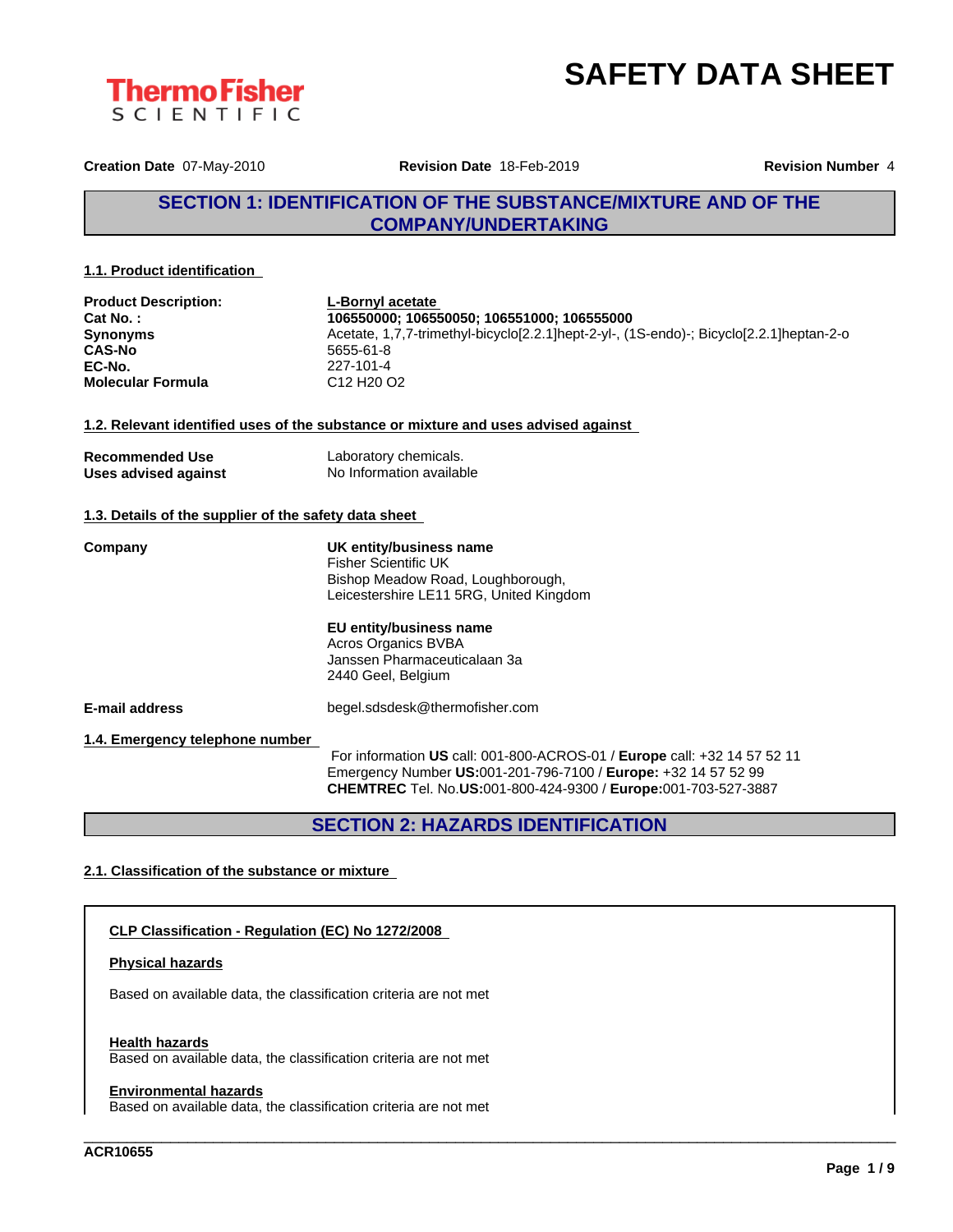$\_$  ,  $\_$  ,  $\_$  ,  $\_$  ,  $\_$  ,  $\_$  ,  $\_$  ,  $\_$  ,  $\_$  ,  $\_$  ,  $\_$  ,  $\_$  ,  $\_$  ,  $\_$  ,  $\_$  ,  $\_$  ,  $\_$  ,  $\_$  ,  $\_$  ,  $\_$  ,  $\_$  ,  $\_$  ,  $\_$  ,  $\_$  ,  $\_$  ,  $\_$  ,  $\_$  ,  $\_$  ,  $\_$  ,  $\_$  ,  $\_$  ,  $\_$  ,  $\_$  ,  $\_$  ,  $\_$  ,  $\_$  ,  $\_$  ,

#### **2.2. Label elements**

### **Hazard Statements**

Combustible liquid

#### **Precautionary Statements**

#### **2.3. Other hazards**

No information available

# **SECTION 3: COMPOSITION/INFORMATION ON INGREDIENTS**

#### **3.1. Substances**

| Component                                    | <b>CAS-No</b> | EC-No.            | Weight % | CLP Classification - Regulation (EC) No  <br>1272/2008 |
|----------------------------------------------|---------------|-------------------|----------|--------------------------------------------------------|
| Bicyclo[2.2.1]heptan-2-ol, 1,7,7-trimethyl-, | 5655-61-8     | EEC No. 227-101-4 | 95       |                                                        |
| acetate, (1S-endo)-                          |               |                   |          |                                                        |

#### *Full text of Hazard Statements: see section 16*

# **SECTION 4: FIRST AID MEASURES**

### **4.1. Description of first aid measures**

| <b>Eye Contact</b>                                               | Rinse immediately with plenty of water, also under the eyelids, for at least 15 minutes.                                                    |
|------------------------------------------------------------------|---------------------------------------------------------------------------------------------------------------------------------------------|
| <b>Skin Contact</b>                                              | Wash off immediately with soap and plenty of water while removing all contaminated<br>clothes and shoes.                                    |
| Ingestion                                                        | Do not induce vomiting. Never give anything by mouth to an unconscious person. Drink<br>plenty of water. If possible drink milk afterwards. |
| <b>Inhalation</b>                                                | Remove from exposure, lie down. Move to fresh air.                                                                                          |
| Self-Protection of the First Aider                               | No special precautions required.                                                                                                            |
| 4.2. Most important symptoms and effects, both acute and delayed |                                                                                                                                             |
|                                                                  | Symptome of overexposure may be headache dizziness tiredness<br><b>Rroothing difficulties</b>                                               |

Breathing difficulties. . Symptoms of overexposure may be headache, dizziness, tiredness, nausea and vomiting

\_\_\_\_\_\_\_\_\_\_\_\_\_\_\_\_\_\_\_\_\_\_\_\_\_\_\_\_\_\_\_\_\_\_\_\_\_\_\_\_\_\_\_\_\_\_\_\_\_\_\_\_\_\_\_\_\_\_\_\_\_\_\_\_\_\_\_\_\_\_\_\_\_\_\_\_\_\_\_\_\_\_\_\_\_\_\_\_\_\_\_\_\_\_

#### **4.3. Indication of any immediate medical attention and special treatment needed**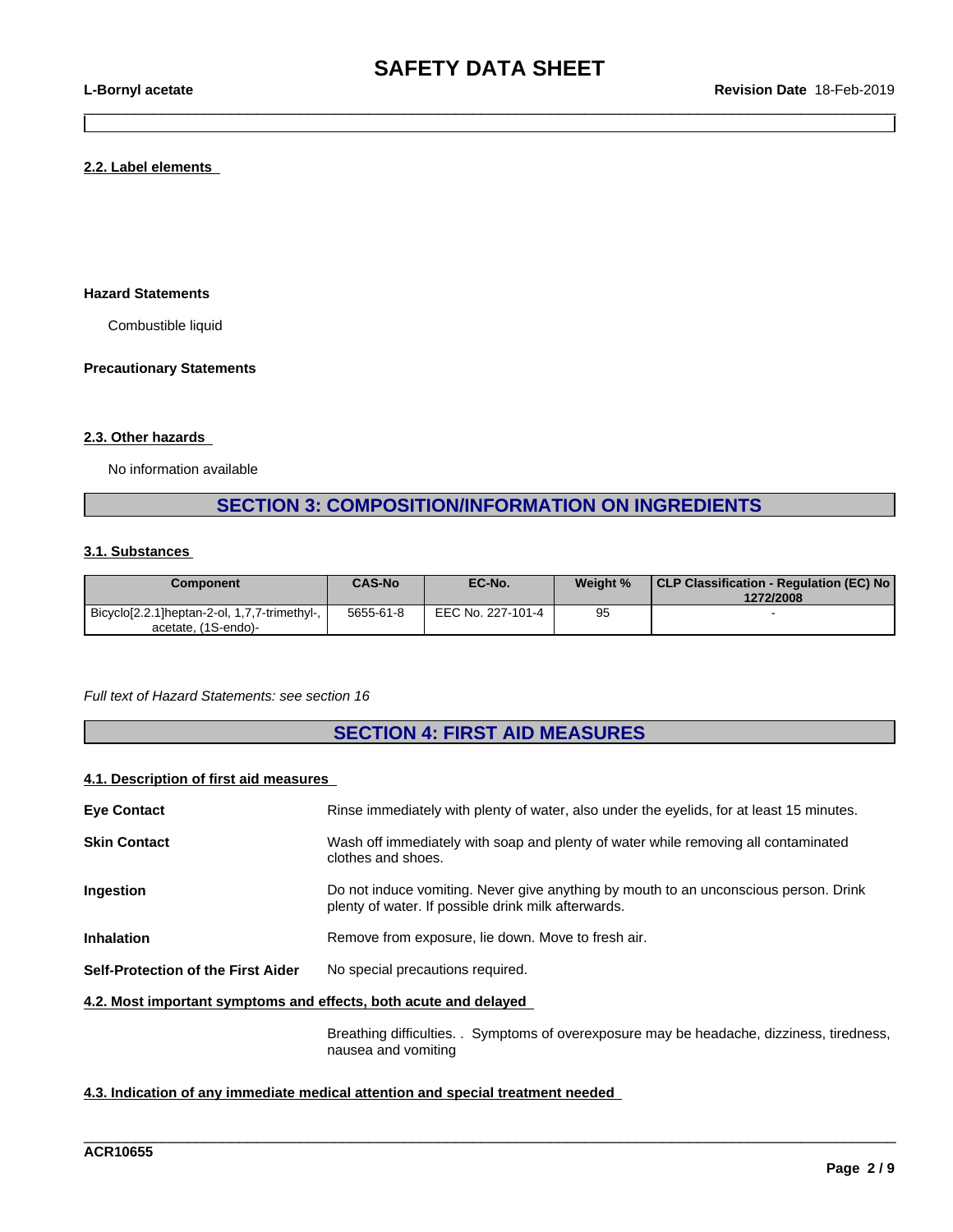**L-Bornyl acetate Revision Date** 18-Feb-2019

 $\_$  ,  $\_$  ,  $\_$  ,  $\_$  ,  $\_$  ,  $\_$  ,  $\_$  ,  $\_$  ,  $\_$  ,  $\_$  ,  $\_$  ,  $\_$  ,  $\_$  ,  $\_$  ,  $\_$  ,  $\_$  ,  $\_$  ,  $\_$  ,  $\_$  ,  $\_$  ,  $\_$  ,  $\_$  ,  $\_$  ,  $\_$  ,  $\_$  ,  $\_$  ,  $\_$  ,  $\_$  ,  $\_$  ,  $\_$  ,  $\_$  ,  $\_$  ,  $\_$  ,  $\_$  ,  $\_$  ,  $\_$  ,  $\_$  , **Notes to Physician** Treat symptomatically.

# **SECTION 5: FIREFIGHTING MEASURES**

### **5.1. Extinguishing media**

#### **Suitable Extinguishing Media**

Water spray. Carbon dioxide (CO<sub>2</sub>). Dry chemical. alcohol-resistant foam. Cool closed containers exposed to fire with water spray.

# **Extinguishing media which must not be used for safety reasons**

No information available.

#### **5.2. Special hazards arising from the substance or mixture**

Combustible material. Containers may explode when heated.

#### **Hazardous Combustion Products**

Thermal decomposition can lead to release of irritating gases and vapors, Carbon monoxide (CO), Carbon dioxide (CO2).

#### **5.3. Advice for firefighters**

As in any fire, wear self-contained breathing apparatus pressure-demand, MSHA/NIOSH (approved or equivalent) and full protective gear. Thermal decomposition can lead to release of irritating gases and vapors.

## **SECTION 6: ACCIDENTAL RELEASE MEASURES**

#### **6.1. Personal precautions, protective equipment and emergency procedures**

Remove all sources of ignition. Take precautionary measures against static discharges.

#### **6.2. Environmental precautions**

See Section 12 for additional ecological information.

#### **6.3. Methods and material for containment and cleaning up**

Soak up with inert absorbent material (e.g. sand, silica gel, acid binder, universal binder, sawdust). Keep in suitable, closed containers for disposal. Sweep up or vacuum up spillage and collect in suitable container for disposal. Remove all sources of ignition.

#### **6.4. Reference to other sections**

Refer to protective measures listed in Sections 8 and 13.

## **SECTION 7: HANDLING AND STORAGE**

#### **7.1. Precautions for safe handling**

Avoid contact with skin and eyes. Avoid contact with clothing. Remove and wash contaminated clothing before re-use. Avoid breathing vapors or mists. Do not ingest. Wash thoroughly after handling. Keep away from open flames, hot surfaces and sources of ianition.

#### **Hygiene Measures**

Handle in accordance with good industrial hygiene and safety practice. Keep away from food, drink and animal feeding stuffs. Do not eat, drink or smoke when using this product. Remove and wash contaminated clothing before re-use. Wash hands before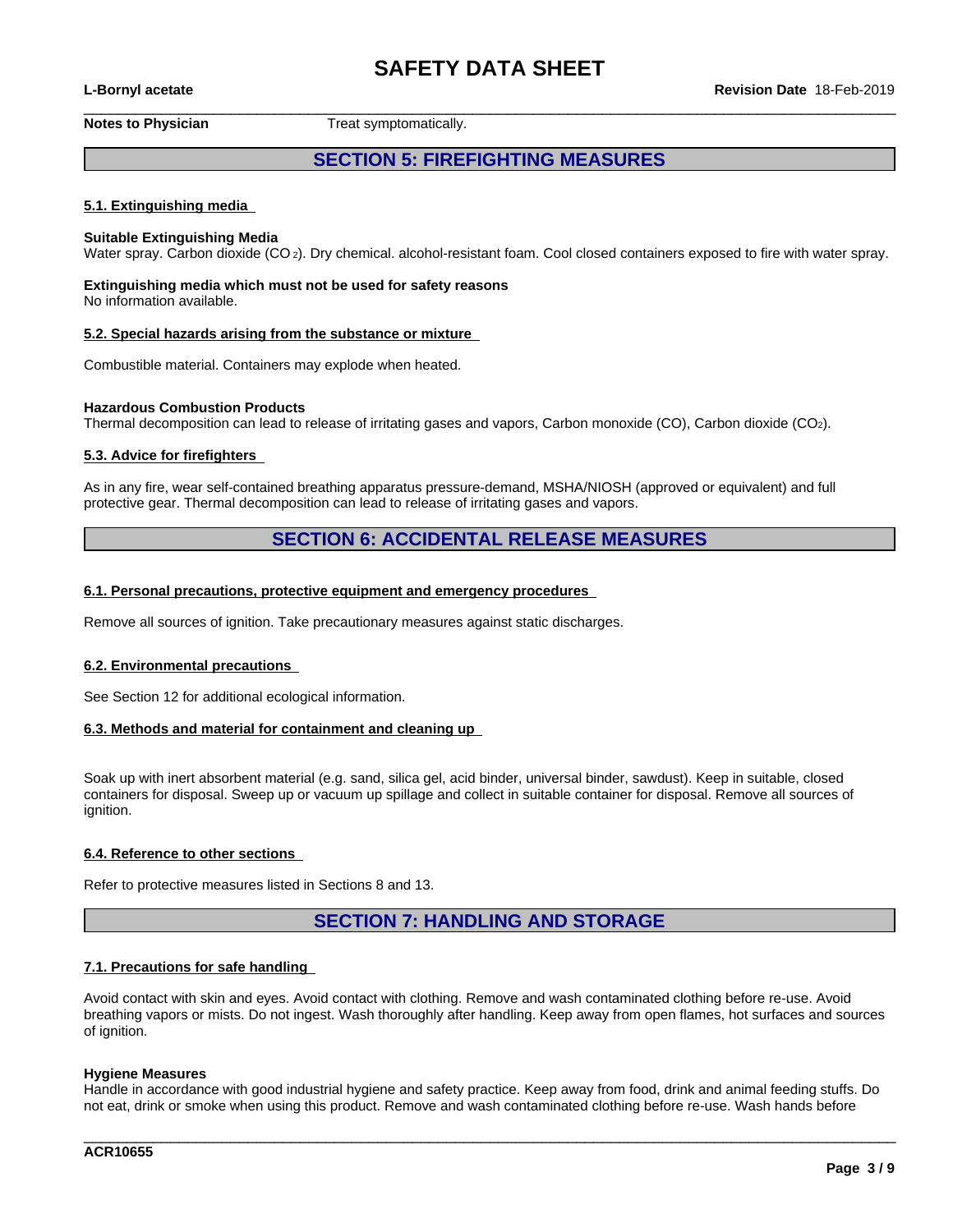$\_$  ,  $\_$  ,  $\_$  ,  $\_$  ,  $\_$  ,  $\_$  ,  $\_$  ,  $\_$  ,  $\_$  ,  $\_$  ,  $\_$  ,  $\_$  ,  $\_$  ,  $\_$  ,  $\_$  ,  $\_$  ,  $\_$  ,  $\_$  ,  $\_$  ,  $\_$  ,  $\_$  ,  $\_$  ,  $\_$  ,  $\_$  ,  $\_$  ,  $\_$  ,  $\_$  ,  $\_$  ,  $\_$  ,  $\_$  ,  $\_$  ,  $\_$  ,  $\_$  ,  $\_$  ,  $\_$  ,  $\_$  ,  $\_$  ,

breaks and at the end of workday.

#### **7.2. Conditions for safe storage, including any incompatibilities**

Keep in a dry, cool and well-ventilated place. Keep container tightly closed. Keep containers tightly closed in a dry, cool and well-ventilated place. Keep away from heat and sources of ignition.

#### **7.3. Specific end use(s)**

Use in laboratories

## **SECTION 8: EXPOSURE CONTROLS/PERSONAL PROTECTION**

### **8.1. Control parameters**

#### **Exposure limits**

This product, as supplied, does not contain any hazardous materials with occupational exposure limits established by the region specific regulatory bodies

#### **Biological limit values**

This product, as supplied, does not contain any hazardous materials with biological limits established by the region specific regulatory bodies

#### **Monitoring methods**

BS EN 14042:2003 Title Identifier: Workplace atmospheres. Guide for the application and use of procedures for the assessment of exposure to chemical and biological agents.

MDHS70 General methods for sampling airborne gases and vapours

#### **Derived No Effect Level (DNEL)** No information available

| Route of exposure | Acute effects (local) | <b>Acute effects</b><br>(systemic) | <b>Chronic effects</b><br>(local) | <b>Chronic effects</b><br>(systemic) |
|-------------------|-----------------------|------------------------------------|-----------------------------------|--------------------------------------|
| Oral              |                       |                                    |                                   |                                      |
| Dermal            |                       |                                    |                                   |                                      |
| <b>Inhalation</b> |                       |                                    |                                   |                                      |

**Predicted No Effect Concentration** No information available. **(PNEC)**

#### **8.2. Exposure controls**

#### **Engineering Measures**

None under normal use conditions. Ensure adequate ventilation, especially in confined areas.

| Personal protective equipment<br><b>Eye Protection</b>                       |                                                                  |                        | Safety glasses with side-shields (European standard - EN 166) |                                                |
|------------------------------------------------------------------------------|------------------------------------------------------------------|------------------------|---------------------------------------------------------------|------------------------------------------------|
| <b>Hand Protection</b>                                                       |                                                                  | Protective gloves      |                                                               |                                                |
| Glove material<br>Nitrile rubber<br>Neoprene<br>Natural rubber<br><b>PVC</b> | <b>Breakthrough time</b><br>See manufacturers<br>recommendations | <b>Glove thickness</b> | <b>EU</b> standard<br>EN 374                                  | <b>Glove comments</b><br>(minimum requirement) |
| Skin and body protection                                                     |                                                                  | Long sleeved clothing  |                                                               |                                                |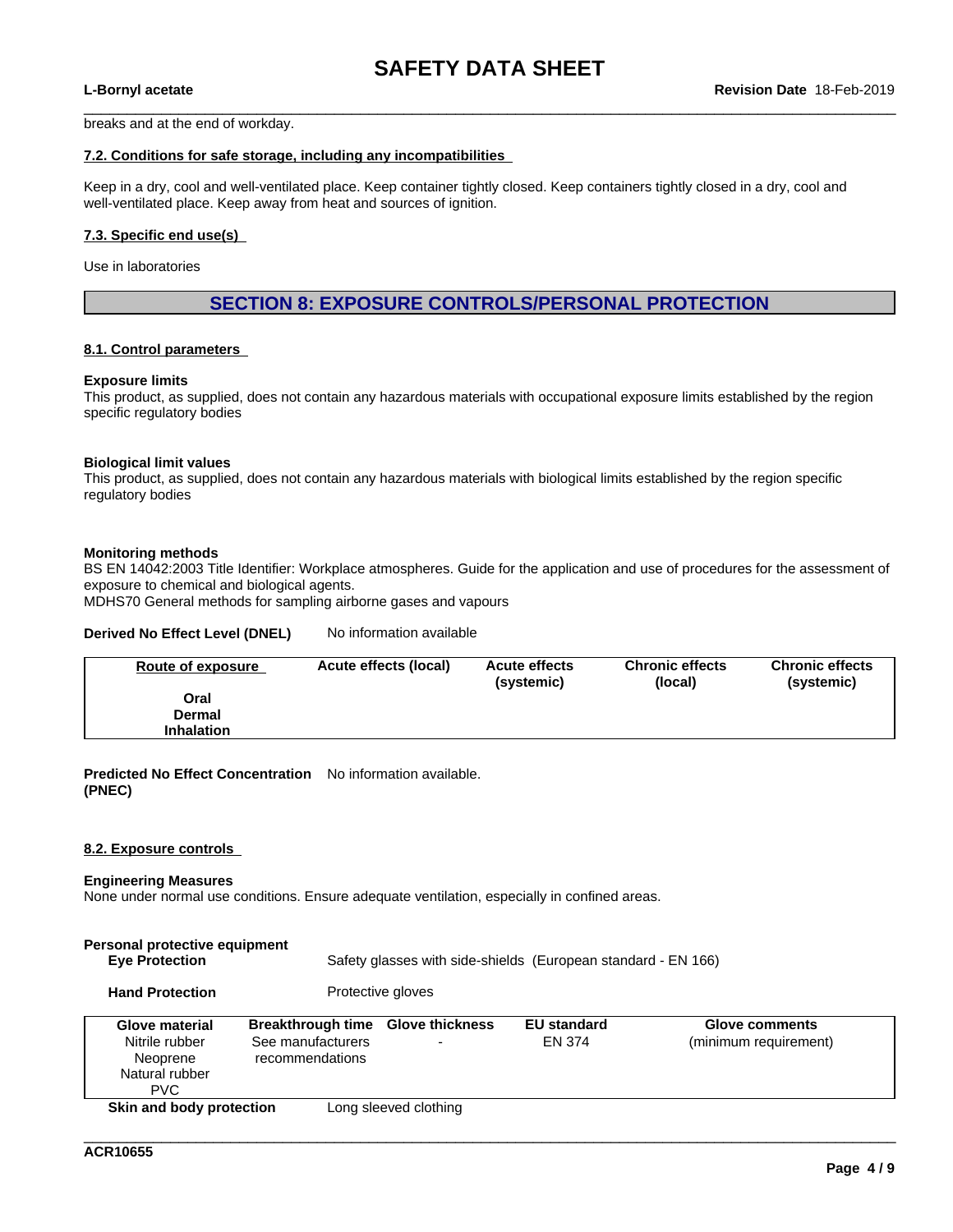$\_$  ,  $\_$  ,  $\_$  ,  $\_$  ,  $\_$  ,  $\_$  ,  $\_$  ,  $\_$  ,  $\_$  ,  $\_$  ,  $\_$  ,  $\_$  ,  $\_$  ,  $\_$  ,  $\_$  ,  $\_$  ,  $\_$  ,  $\_$  ,  $\_$  ,  $\_$  ,  $\_$  ,  $\_$  ,  $\_$  ,  $\_$  ,  $\_$  ,  $\_$  ,  $\_$  ,  $\_$  ,  $\_$  ,  $\_$  ,  $\_$  ,  $\_$  ,  $\_$  ,  $\_$  ,  $\_$  ,  $\_$  ,  $\_$  ,

Inspect gloves before use.

Please observe the instructions regarding permeability and breakthrough time which are provided by the supplier of the gloves. (Refer to manufacturer/supplier for information)

Ensure gloves are suitable for the task: Chemical compatability, Dexterity, Operational conditions, User susceptibility, e.g. sensitisation effects, also take into consideration the specific local conditions under which the product is used, such as the danger of cuts, abrasion.

Remove gloves with care avoiding skin contamination.

| No protective equipment is needed under normal use conditions.                                                                                                                                            |
|-----------------------------------------------------------------------------------------------------------------------------------------------------------------------------------------------------------|
| Use a NIOSH/MSHA or European Standard EN 136 approved respirator if exposure limits<br>are exceeded or if irritation or other symptoms are experienced<br><b>Recommended Filter type: Particle filter</b> |
| Maintain adequate ventilation<br>Recommended half mask:- Valve filtering: EN405; or; Half mask: EN140; plus filter, EN<br>141                                                                             |
|                                                                                                                                                                                                           |

**Environmental exposure controls** No information available.

# **SECTION 9: PHYSICAL AND CHEMICAL PROPERTIES**

#### **9.1. Information on basic physical and chemical properties**

| Appearance                                     | Colorless                                      |                                        |
|------------------------------------------------|------------------------------------------------|----------------------------------------|
| <b>Physical State</b>                          | Liquid                                         |                                        |
|                                                |                                                |                                        |
| Odor                                           | Odorless                                       |                                        |
| <b>Odor Threshold</b>                          | No data available                              |                                        |
| рH                                             | No information available                       |                                        |
| <b>Melting Point/Range</b>                     | No data available                              |                                        |
| <b>Softening Point</b>                         | No data available                              |                                        |
| <b>Boiling Point/Range</b>                     | 223 - 224 °C / 433.4 - 435.2 °F                | @ 760 mmHq                             |
| <b>Flash Point</b>                             | 84 °C / 183.2 °F                               | Method - No information available      |
| <b>Evaporation Rate</b>                        | No data available                              |                                        |
| <b>Flammability (solid,gas)</b>                | Not applicable                                 | Liquid                                 |
| <b>Explosion Limits</b>                        | No data available                              |                                        |
| <b>Vapor Pressure</b>                          | 0.6 mmHg @ 20 °C                               |                                        |
| <b>Vapor Density</b>                           | 6.77                                           | $(Air = 1.0)$                          |
| Specific Gravity / Density                     | 0.988                                          |                                        |
| <b>Bulk Density</b>                            | Not applicable                                 | Liquid                                 |
| <b>Water Solubility</b>                        | No information available                       |                                        |
| Solubility in other solvents                   | No information available                       |                                        |
| <b>Partition Coefficient (n-octanol/water)</b> |                                                |                                        |
| <b>Autoignition Temperature</b>                | No data available                              |                                        |
| <b>Decomposition Temperature</b>               | No data available                              |                                        |
| <b>Viscosity</b>                               | No data available                              |                                        |
| <b>Explosive Properties</b>                    | No information available                       | explosive air/vapour mixtures possible |
| <b>Oxidizing Properties</b>                    | No information available                       |                                        |
|                                                |                                                |                                        |
| 9.2. Other information                         |                                                |                                        |
| <b>Molecular Formula</b>                       | C <sub>12</sub> H <sub>20</sub> O <sub>2</sub> |                                        |
| <b>Molecular Weight</b>                        | 196.29                                         |                                        |
|                                                |                                                |                                        |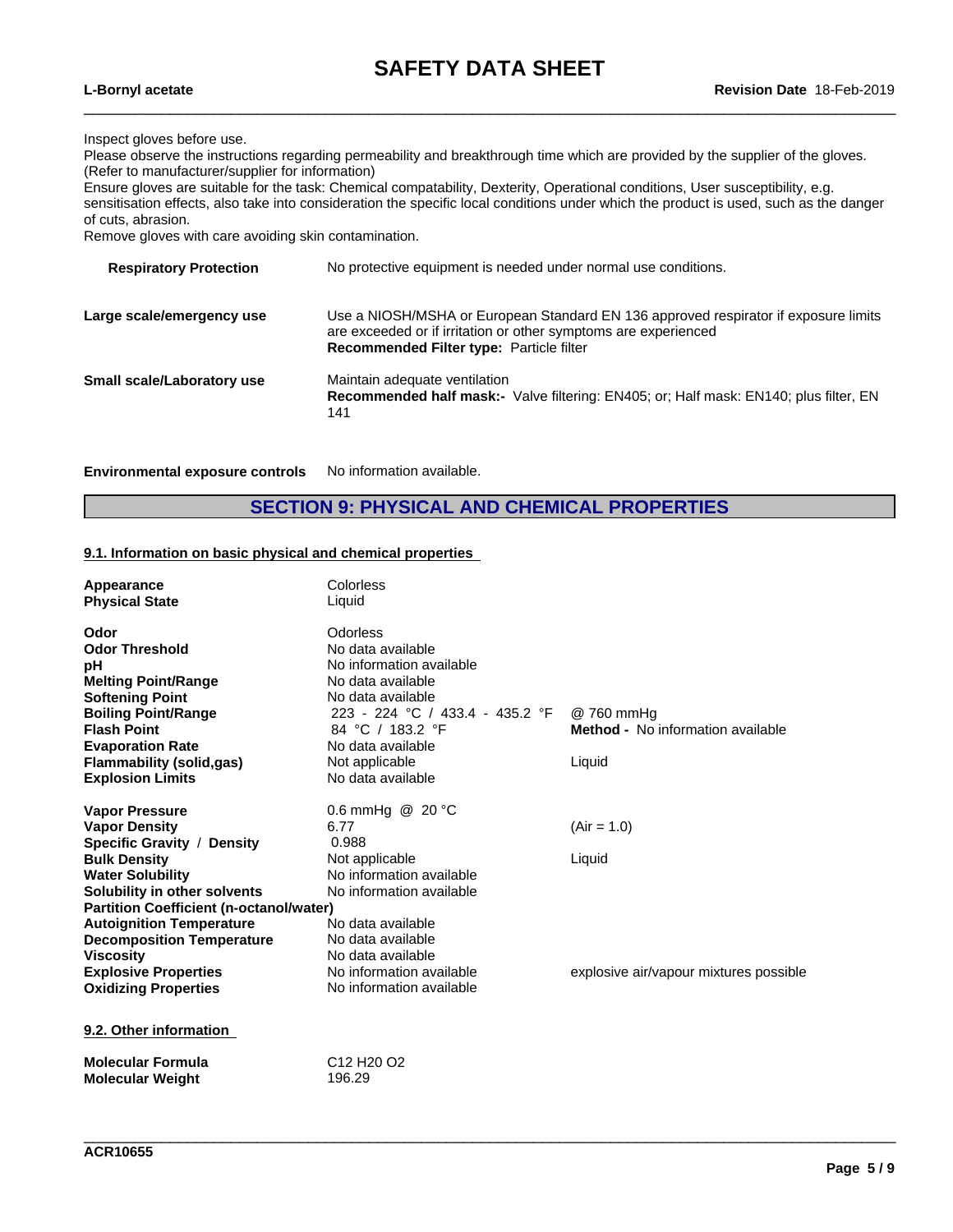# **SECTION 10: STABILITY AND REACTIVITY**

 $\_$  ,  $\_$  ,  $\_$  ,  $\_$  ,  $\_$  ,  $\_$  ,  $\_$  ,  $\_$  ,  $\_$  ,  $\_$  ,  $\_$  ,  $\_$  ,  $\_$  ,  $\_$  ,  $\_$  ,  $\_$  ,  $\_$  ,  $\_$  ,  $\_$  ,  $\_$  ,  $\_$  ,  $\_$  ,  $\_$  ,  $\_$  ,  $\_$  ,  $\_$  ,  $\_$  ,  $\_$  ,  $\_$  ,  $\_$  ,  $\_$  ,  $\_$  ,  $\_$  ,  $\_$  ,  $\_$  ,  $\_$  ,  $\_$  ,

| 10.1. Reactivity                                              | None known, based on information available                                               |
|---------------------------------------------------------------|------------------------------------------------------------------------------------------|
| 10.2. Chemical stability                                      | Stable under normal conditions.                                                          |
| 10.3. Possibility of hazardous reactions                      |                                                                                          |
| <b>Hazardous Polymerization</b><br><b>Hazardous Reactions</b> | No information available.<br>No information available.                                   |
| 10.4. Conditions to avoid                                     | Incompatible products. Keep away from open flames, hot surfaces and sources of ignition. |
| 10.5. Incompatible materials                                  | Oxidizing agents. Strong oxidizing agents. Strong bases.                                 |

### **10.6. Hazardous decomposition products**

Thermal decomposition can lead to release of irritating gases and vapors. Carbon monoxide (CO). Carbon dioxide (CO2).

\_\_\_\_\_\_\_\_\_\_\_\_\_\_\_\_\_\_\_\_\_\_\_\_\_\_\_\_\_\_\_\_\_\_\_\_\_\_\_\_\_\_\_\_\_\_\_\_\_\_\_\_\_\_\_\_\_\_\_\_\_\_\_\_\_\_\_\_\_\_\_\_\_\_\_\_\_\_\_\_\_\_\_\_\_\_\_\_\_\_\_\_\_\_

# **SECTION 11: TOXICOLOGICAL INFORMATION**

## **11.1. Information on toxicologicaleffects**

| <b>Product Information</b>                                                  | No acute toxicity information is available for this product                    |
|-----------------------------------------------------------------------------|--------------------------------------------------------------------------------|
| (a) acute toxicity;<br>Oral<br><b>Dermal</b><br><b>Inhalation</b>           | No data available<br>No data available<br>No data available                    |
| (b) skin corrosion/irritation;                                              | No data available                                                              |
| (c) serious eye damage/irritation;                                          | No data available                                                              |
| (d) respiratory or skin sensitization;<br><b>Respiratory</b><br><b>Skin</b> | No data available<br>No data available                                         |
| (e) germ cell mutagenicity;                                                 | No data available                                                              |
| (f) carcinogenicity;                                                        | No data available<br>There are no known carcinogenic chemicals in this product |
| (g) reproductive toxicity;                                                  | No data available                                                              |
| (h) STOT-single exposure;                                                   | No data available                                                              |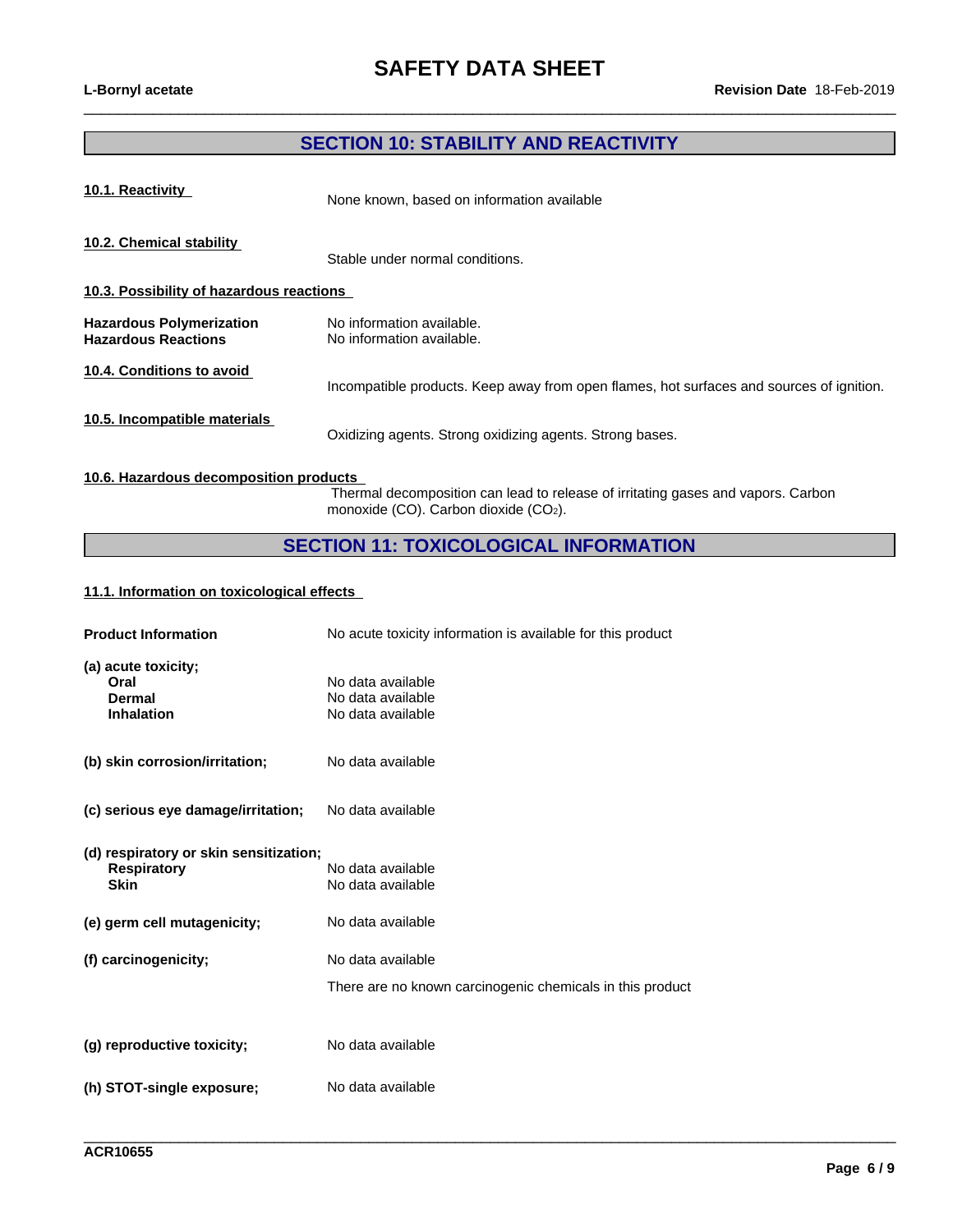$\_$  ,  $\_$  ,  $\_$  ,  $\_$  ,  $\_$  ,  $\_$  ,  $\_$  ,  $\_$  ,  $\_$  ,  $\_$  ,  $\_$  ,  $\_$  ,  $\_$  ,  $\_$  ,  $\_$  ,  $\_$  ,  $\_$  ,  $\_$  ,  $\_$  ,  $\_$  ,  $\_$  ,  $\_$  ,  $\_$  ,  $\_$  ,  $\_$  ,  $\_$  ,  $\_$  ,  $\_$  ,  $\_$  ,  $\_$  ,  $\_$  ,  $\_$  ,  $\_$  ,  $\_$  ,  $\_$  ,  $\_$  ,  $\_$  ,

| L-Bornyl acetate |  |
|------------------|--|
|------------------|--|

| (i) STOT-repeated exposure; | No data available         |
|-----------------------------|---------------------------|
| <b>Target Organs</b>        | No information available. |
| (j) aspiration hazard;      | No data available         |

**Symptoms / effects,both acute and** Symptoms of overexposure may be headache, dizziness, tiredness, nausea and vomiting **delayed**

## **SECTION 12: ECOLOGICAL INFORMATION**

#### **12.1. Toxicity Ecotoxicity effects** .

| Component                                     | Freshwater Fish | <b>Water Flea</b> | <b>Freshwater Algae</b> | <b>Microtox</b>          |
|-----------------------------------------------|-----------------|-------------------|-------------------------|--------------------------|
| Bicyclo[2.2.1] heptan-2-ol, 1,7,7-trimethyl-, |                 |                   |                         | $EC50 = 0.29$ mg/L 30    |
| acetate, (1S-endo)-                           |                 |                   |                         | min                      |
|                                               |                 |                   |                         | EC50 = $0.42$ mg/L 15    |
|                                               |                 |                   |                         | min                      |
|                                               |                 |                   |                         | $EC50 = 1.03$ mg/L 5 min |

#### **12.2. Persistence and degradability** No information available

- **12.3. Bioaccumulative potential** No information available
- **12.4. Mobility in soil** No information available
- **12.5. Results of PBT and vPvB** No data available for assessment.

**assessment**

**12.6. Other adverse effects**

**Endocrine Disruptor Information** This product does not contain any known or suspected endocrine disruptors **Persistent Organic Pollutant** This product does not contain any known or suspected substance **Persistent Organic Pollutant** This product does not contain any known or suspected substance<br> **Ozone Depletion Potential** This product does not contain any known or suspected substance This product does not contain any known or suspected substance

\_\_\_\_\_\_\_\_\_\_\_\_\_\_\_\_\_\_\_\_\_\_\_\_\_\_\_\_\_\_\_\_\_\_\_\_\_\_\_\_\_\_\_\_\_\_\_\_\_\_\_\_\_\_\_\_\_\_\_\_\_\_\_\_\_\_\_\_\_\_\_\_\_\_\_\_\_\_\_\_\_\_\_\_\_\_\_\_\_\_\_\_\_\_

# **SECTION 13: DISPOSAL CONSIDERATIONS**

| 13.1. Waste treatment methods                   |                                                                                                                                                                                                                                   |
|-------------------------------------------------|-----------------------------------------------------------------------------------------------------------------------------------------------------------------------------------------------------------------------------------|
| Waste from Residues / Unused<br><b>Products</b> | Chemical waste generators must determine whether a discarded chemical is classified as a<br>hazardous waste. Consult local, regional, and national hazardous waste regulations to<br>ensure complete and accurate classification. |
| <b>Contaminated Packaging</b>                   | Empty remaining contents. Dispose of in accordance with local regulations. Do not re-use<br>empty containers.                                                                                                                     |
| European Waste Catalogue (EWC)                  | According to the European Waste Catalogue, Waste Codes are not product specific, but<br>application specific.                                                                                                                     |
| <b>Other Information</b>                        | Waste codes should be assigned by the user based on the application for which the product<br>was used.                                                                                                                            |

# **SECTION 14: TRANSPORT INFORMATION**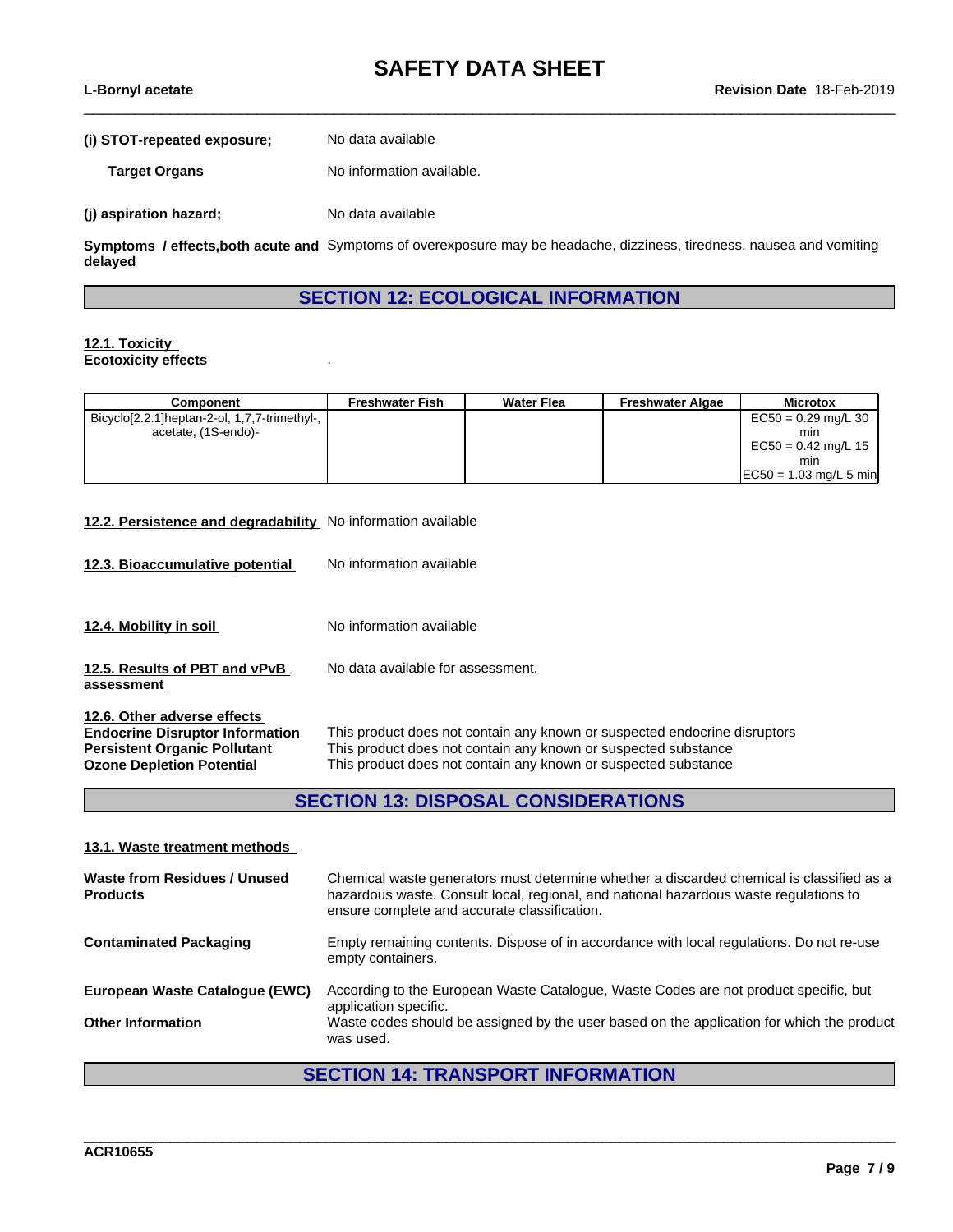**L-Bornyl acetate Revision Date** 18-Feb-2019

| <b>IMDG/IMO</b>                                                                                                           | Not regulated                   |
|---------------------------------------------------------------------------------------------------------------------------|---------------------------------|
| 14.1. UN number<br>14.2. UN proper shipping name<br>14.3. Transport hazard class(es)<br>14.4. Packing group               |                                 |
| <b>ADR</b>                                                                                                                | Not regulated                   |
| 14.1. UN number<br>14.2. UN proper shipping name<br>14.3. Transport hazard class(es)<br>14.4. Packing group               |                                 |
| <b>IATA</b>                                                                                                               | Not regulated                   |
| 14.1. UN number<br>14.2. UN proper shipping name<br>14.3. Transport hazard class(es)<br>14.4. Packing group               |                                 |
| 14.5. Environmental hazards                                                                                               | No hazards identified           |
| 14.6. Special precautions for user                                                                                        | No special precautions required |
| 14.7. Transport in bulk according to Not applicable, packaged goods<br>Annex II of MARPOL73/78 and the<br><b>IBC Code</b> |                                 |

# **SECTION 15: REGULATORY INFORMATION**

### **15.1. Safety, health and environmental regulations/legislation specific for the substance or mixture**

**International Inventories** X = listed.

| Component                   | <b>EINECS</b> | <b>ELINCS</b>            | <b>NLP</b> | <b>TSCA</b> | <b>DSL</b> | <b>NDSL</b> | <b>PICCS</b> | <b>ENCS</b> | <b>IECSC</b> | <b>AICS</b> | <b>KECL</b>              |
|-----------------------------|---------------|--------------------------|------------|-------------|------------|-------------|--------------|-------------|--------------|-------------|--------------------------|
| Bicyclo[2.2.1]heptan-2-ol,  | 227-101-4     | $\overline{\phantom{0}}$ |            |             |            |             | , ,          |             |              |             | $\overline{\phantom{0}}$ |
| 7,7-trimethyl-,<br>acetate, |               |                          |            |             |            |             |              |             |              |             |                          |
| $(1S-endo)$ -               |               |                          |            |             |            |             |              |             |              |             |                          |

### **National Regulations**

| Component                  | · Water Classification (VwVwS)<br>Germany - ' | <b>Germany - TA-Luft Class</b> |
|----------------------------|-----------------------------------------------|--------------------------------|
| Bicyclo[2.2.1]heptan-2-ol, | WGK 1                                         |                                |
| 1,7,7-trimethyl-, acetate, |                                               |                                |
| $(1S$ -endo $)$ -          |                                               |                                |

Take note of Control of Substances Hazardous to Health Regulations (COSHH) 2002 and 2005 Amendment.

### **15.2. Chemical safety assessment**

A Chemical Safety Assessment/Report (CSA/CSR) has not been conducted

# **SECTION 16: OTHER INFORMATION**